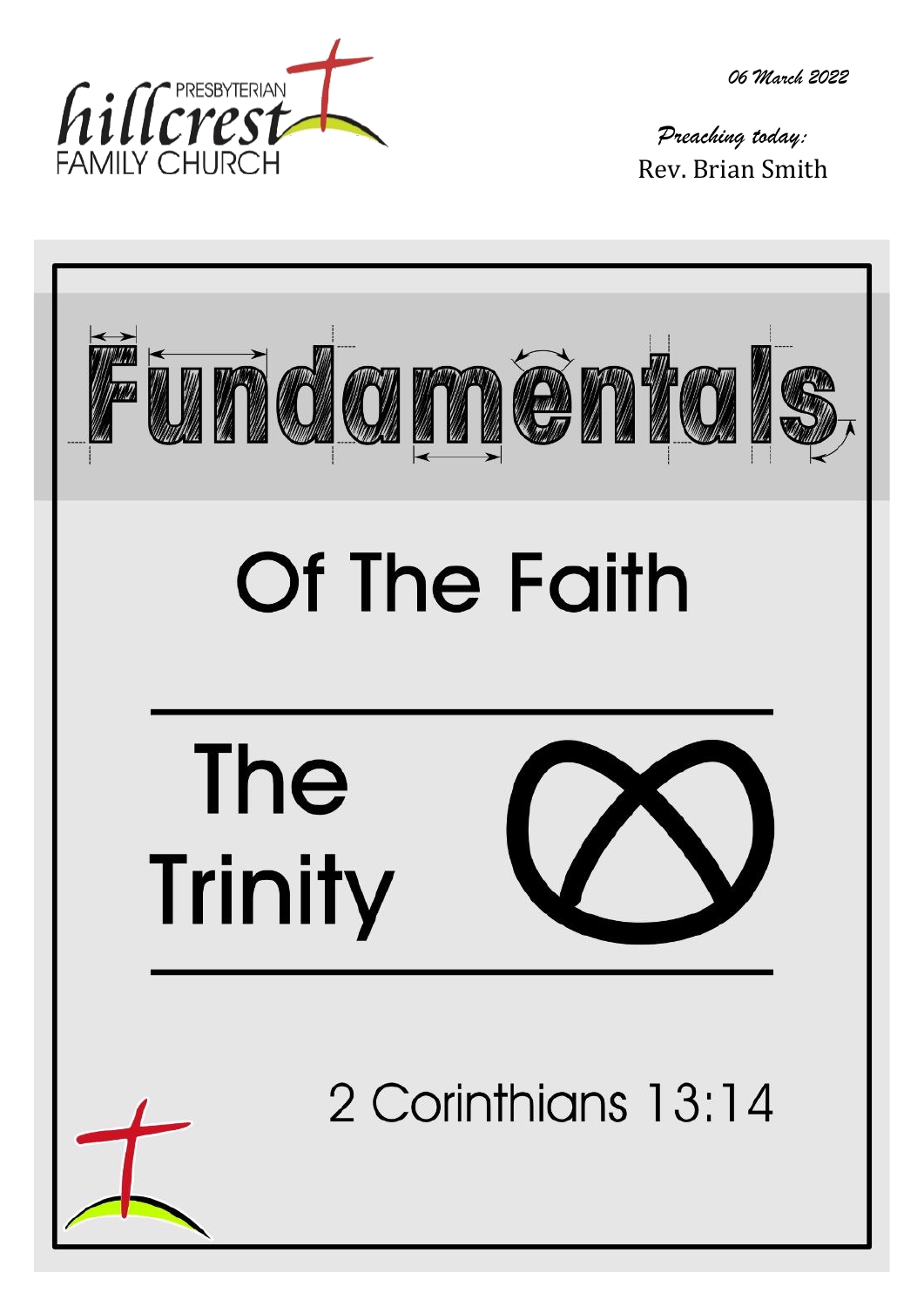# $N E E D_{\alpha} P R A Y E B ?$ Let me pray for you

### **Prayer Chain**

For all your prayer needs in January please contact the office at admin@hillcrestpresby.co.za or alternatively Alee Marlin on 082 560 4553 or email: aleemarlin@hotmail.com

# **As a Church lets Pray Together for:**

\*All those infected with COVID-19. \*For all the families dealing with the loss of a loved one during this period. \* For those still working on the frontline

\*For all the students who are starting a new school year.

**07 March** Jeanine Haynes

## **08 March** Sally Douglas Elize Botha

**09 March** Bob Trevethan



**10 March** Loraine Cawood Alee Marlin Sarah Reed

**11 March** Julie Benwell Dave Wayne



**KidZone** Takes place during Church service, starting at 9am.

Will be streaming from 08h30 AND is available if you are at the service



**Jive** If you are aged 6-12 years come and join the JIVE team this Friday at 5.30pm.

#### IS OPEN AND ARE MEETING AT THE CHURCH FROM 17H30 - 19H00



**Switch** Inviting all youth aged 12-19 to join on a Friday

### IS OPEN AND ARE MEETING AT THE CHURCH FROM 19H30 - 21H00

| <b>CHURCH</b><br><b>FINANCES</b> | <b>Nov-21</b> | $Dec-21$  | $Jan-22$  | 2022 Year to Date |
|----------------------------------|---------------|-----------|-----------|-------------------|
| <b>Ilncome</b>                   | R 261 659     | R 223 568 | R 187 238 | R 187 238         |
| Expenditure                      | R 254 884     | R 224 847 | R 210 413 | R 210 413         |
| Profit / Loss                    | R 6 775       | R-1 278   | R-23 175  | R-23 175          |

**HILLCREST PRESBYTERIAN CHURCH** The banking details for tithes and offerings are :

**Standard Bank**

**Account Name :** Hillcrest Presbyterian Church **Hillcrest Branch :** 04572642 **Account No :** 052028364

**HPC BUILDING CONTRIBUTIONS** The banking details for church contributions are :

**Standard Bank Account Name :** Hillcrest Presbyterian Church Trust **Hillcrest Branch :** 04572642 **Account No :** 254149677



**Scan to Tithe**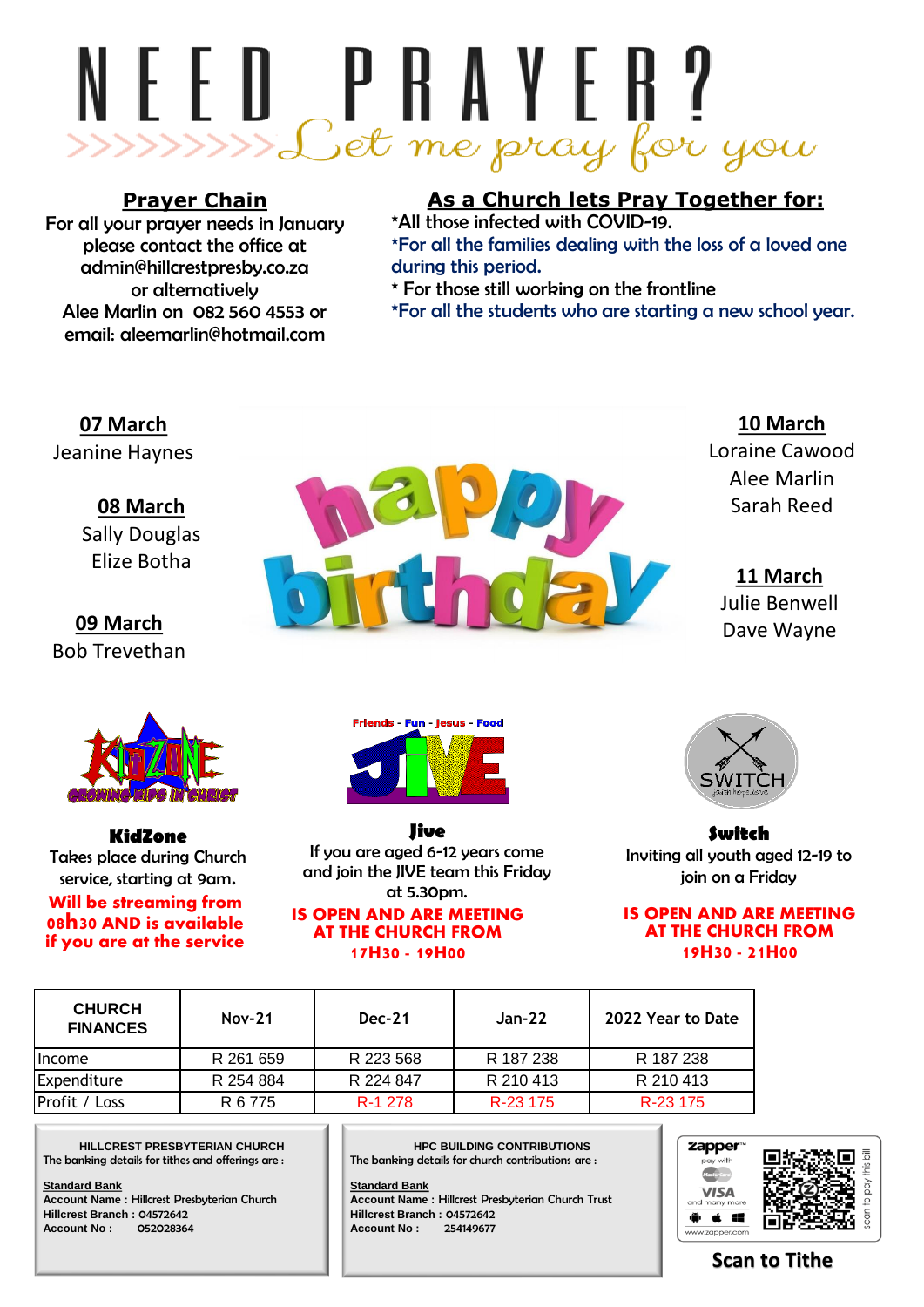# Our Vision To be a beacon of Jesus' light in the Community by spreading his Word, his Love and his Care

# **B CHRISTIANBOOK**  $D$   $I$   $S$   $C$   $O$   $U$   $N$   $T$   $E$   $R$   $S$ <br>Celebrating 20 years of Christian ministry

**Book Table**

Don't forget to have a look through our book table after the service today.

If you didn't managed to make it to church today and go through the book table we encourage you to take a trip to Christian Book Discounters in Pinetown as they have a wonderful selection of books.



Our fundraising barometer for the Coffee Shop is almost complete!

If you would like to contribute to it there will be a list of items and their prices which we will mark off as the donations come in. Alternatively if you would like to purchase one of the items on the list and donate it then please contact Shelley at the office for more details.

We do have some big ticket items like the patio furniture that will be going on the Coffee Shop Deck but we also have a lot of smaller items that we can tick off - every small bit helps!

### **Are you Part of a Small Group?**

**GOAL!** 

You don't have to do life alone! If you are not part of a small group and would like to get involved in one we have a number of different Small Groups that meet weekly at different times and days.

If you would like to learn more about our Small Groups and to find the right one for you, please contact Claire Jenvey or the office.





When you *Pray*, God *Listens*. When you *Listen*, God *Talks*. When you *Believe*, God *Works*.

- Unknown